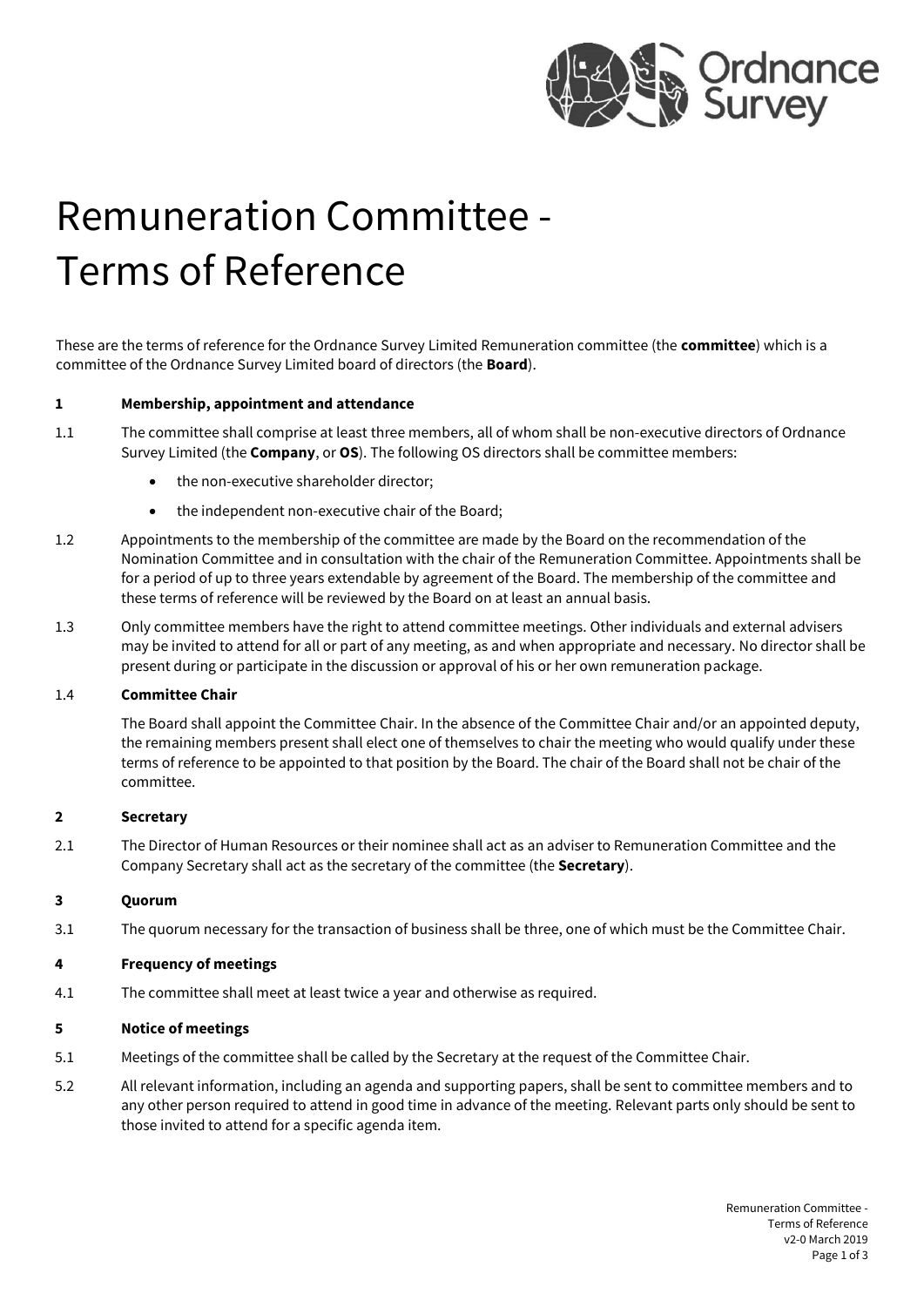## **6 Minutes of meetings**

- 6.1 The Secretary shall minute the proceedings and resolutions of all committee meetings, including the names of those present and in attendance.
- 6.2 Draft minutes of committee meetings shall be circulated promptly to all committee members.

### **7 Duties**

**The committee should carry out the duties detailed below for The Company and any wholly owned or majority-controlled subsidiaries. The committee shall:**

- 7.1 Approve the remuneration policy ('**remuneration policy'**) for all executive directors and such other senior executives as it is designated to consider ('**designated senior executives**'), including pension rights and any compensation payments. 1 .
- 7.2 Develop and review the remuneration policy in accordance with:
	- 7.2.1 these terms of reference, any separate document agreed with the Shareholder (pursuant to the Shareholder Framework Document) and so that remuneration levels:
		- a) are sufficient to attract and motivate high calibre individuals to drive the delivery of the activities and objectives of the Company described in the Shareholder Framework Document;
		- b) are structured to link remuneration of executive directors to performance in line with the Strategic Plan;
		- c) are aligned with the objectives set out in the Shareholder Framework Document;
		- d) deliver value for money; and
		- e) take account of Managing Public Money and take account of remuneration levels within comparable public sector institutions and are set with wider public sector pay policy in mind;
	- 7.2.2 all other factors which the committee deems necessary to take account of, including:
		- a) relevant legal and regulatory requirements:
		- b) relevant provisions and recommendations of the UK Corporate Governance Code and associated guidance; and
		- c) pay and employment conditions across the Company or OS group, especially when determining annual salary increases.
- 7.3 Approve the level and structure of remuneration for designated senior executives.
- 7.4 Review the on-going appropriateness and relevance of the remuneration policy on an annual basis.,
- 7.5 Within the terms of the agreed remuneration policy and in consultation with the CEO, as appropriate, review and approve of the total individual reward and remuneration package of each executive director and other designated senior executives.
- 7.6 Obtain reliable, up-to-date information about remuneration in other companies of comparable scale and complexity. To help it fulfil its obligations the committee shall have full authority to appoint remuneration consultants and to commission or purchase any reports, surveys or information which it deems necessary within the reasonable confines of a public corporation.
- 7.7 Have responsibility for establishing the selection criteria, selecting, appointing and setting the terms of reference for any remuneration consultants who advise the committee.

<sup>1</sup> Note that the Board itself determines the remuneration of the non-executive directors in accordance with policy and guidance on the remuneration of non-executive directors set by HM Treasury and/or the Cabinet Office, and shall constitute a sub-committee for this purpose comprising the Chair, the Shareholder Director and the Chief Executive Office, which shall consult with the Shareholder where possible. Notwithstanding the previous sentence, the remuneration of the Chair and the Shareholder Director, if any, shall be determined by the Shareholder on their respective appointments and thereafter from time to time as agreed.